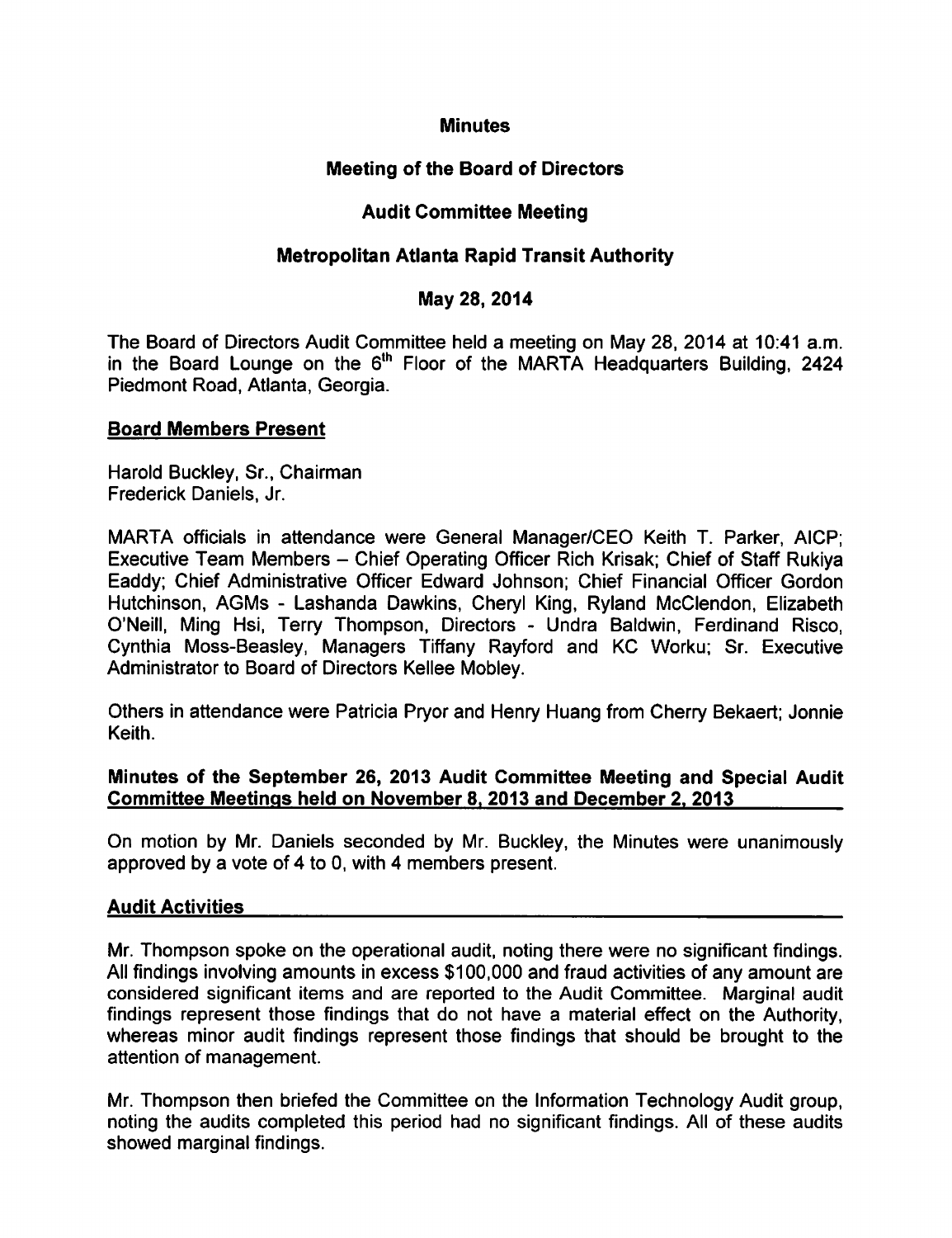# Audit Committee 5/28/14 Page 2

Mr. Daniels asked that pages are numbered in the report in the future. He also asked Mr. Thompson to provide the Audit Committee with a game plan for catching up on the Information Technology Audit Plan.

Mr. Buckley asked Mr. Thompson for a report on the validation of the action steps taken to resolve issues for the NTT Data Information Technology Top-Down audit recommendations and the APTA Information Technology Audit.

### Other Matters

#### Follow-Up to Top-Down Review

Mr. Thompson spoke on the NTT Data Information Technology Top-Down audit recommendations. The audit objectives were to assess the different IT areas which included Organization, Governance, Process, Capabilities, Strategy & Culture, Technology, Benchmarking, and Strategic Sourcing. As of March 31, 2014 there were 32 audit recommendations, 21 completed recommendations, and 11 outstanding recommendations.

Mr. Daniels asked what management was doing to confirm that the information presented has been implemented.

Mr. Thompson said they can put this in the Audit Plan and go back and validate.

Mr. Buckley asked for a report of the validation of the information at the next Audit Committee meeting

#### Follow-Up Apta Peer Review

The APTA Information Technology Audit focused on the IT areas of Management Structure, Operating Model, Service Delivery Effectiveness and other Observations. As of March 31, 2014 there were 43 audit recommendations, 37 completed recommendations and 5 outstanding recommendations.

#### Cherry Bekaert

Overview of the Year-End Financial Review

Patricia Pryor spoke on the plan for the 2014 Audit. Henry Huang spoke on the timetable for the year which includes the Planning and Interim Procedures as well as the Final Procedures.

Mr. Hutchinson asked if the October date was earlier than the timeline issued last year.